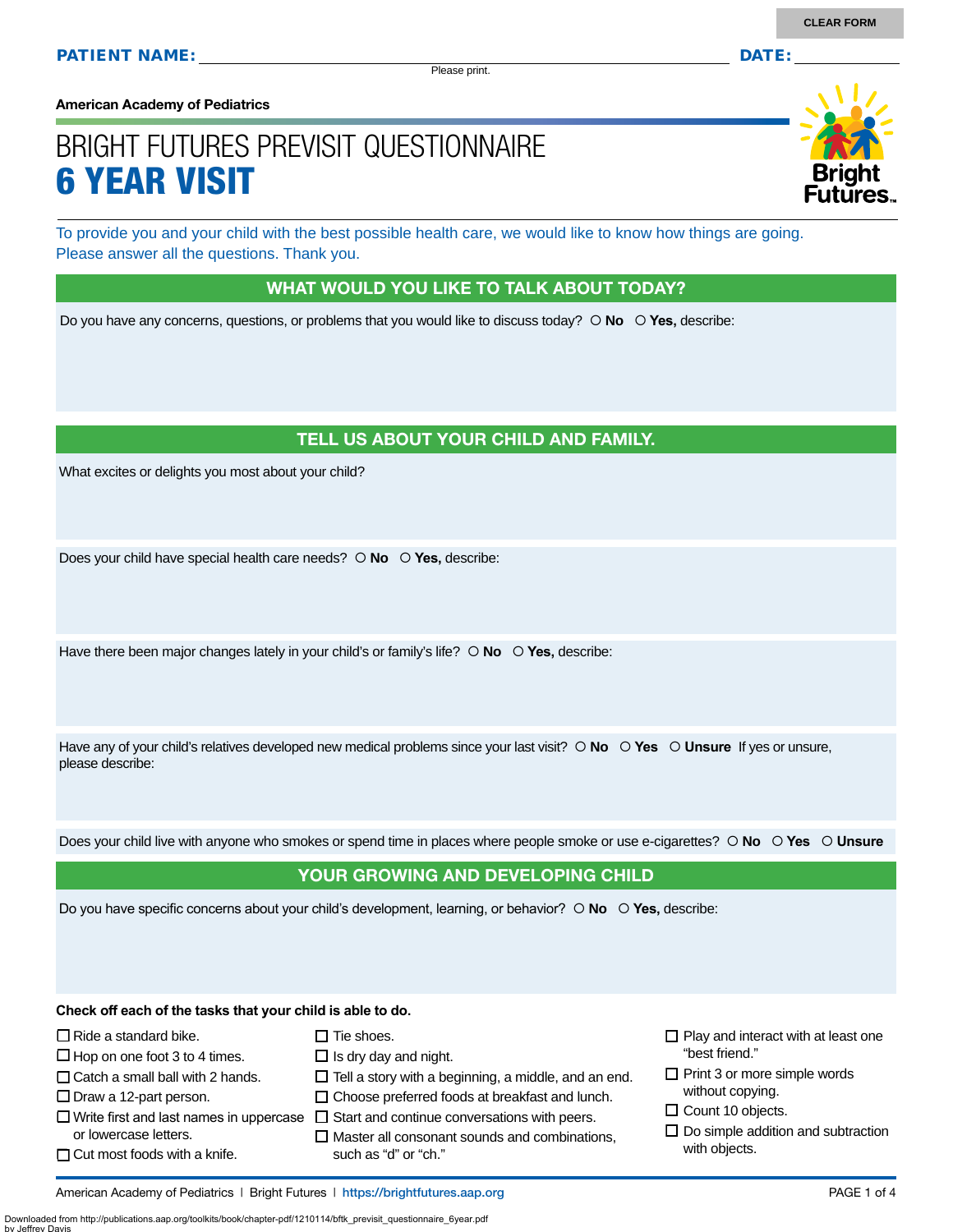### 6 YEAR VISIT

#### RISK ASSESSMENT

| Anemia              | Does your child's diet include iron-rich foods, such as meat, iron-fortified cereals, or beans?                                                                                                          | O Yes      | $\bigcirc$ No | O Unsure |
|---------------------|----------------------------------------------------------------------------------------------------------------------------------------------------------------------------------------------------------|------------|---------------|----------|
|                     | Do you ever struggle to put food on the table?                                                                                                                                                           | O No       | O Yes         | O Unsure |
| <b>Dyslipidemia</b> | Does your child have parents, grandparents, or aunts or uncles who have had a stroke or<br>heart problem before age 55 (male) or 65 (female)?                                                            | O No       | O Yes         | O Unsure |
|                     | Does your child have a parent with an elevated blood cholesterol level (240 mg/dL or higher)<br>or who is taking cholesterol medication?                                                                 | $O$ No     | O Yes         | O Unsure |
| Lead                | Does your child live in or visit a home or child care facility with an identified lead hazard or a<br>home built before 1960 that is in poor repair or was renovated in the past 6 months?               | $O$ No     | O Yes         | O Unsure |
| <b>Oral health</b>  | Does your child have a dentist?                                                                                                                                                                          | O Yes      | O No          | O Unsure |
|                     | Does your child's primary water source contain fluoride?                                                                                                                                                 | O Yes      | $\bigcirc$ No | O Unsure |
| <b>Tuberculosis</b> | Was your child or any household member born in, or has he or she traveled to, a country<br>where tuberculosis is common (this includes countries in Africa, Asia, Latin America, and<br>Eastern Europe)? | $\circ$ No | O Yes         | O Unsure |
|                     | Has your child had close contact with a person who has tuberculosis disease or who has had<br>a positive tuberculosis test result?                                                                       | $O$ No     | O Yes         | O Unsure |
|                     | Is your child infected with HIV?                                                                                                                                                                         | O No       | O Yes         | O Unsure |

#### ANTICIPATORY GUIDANCE

#### How are things going for you, your child, and your family?

#### YOUR FAMILY'S HEALTH AND WELL-BEING

| <b>Neighborhood and Family Violence (Bullying and Fighting)</b>                                                    |            |               |  |
|--------------------------------------------------------------------------------------------------------------------|------------|---------------|--|
| Are there frequent reports of violence in your community or school?                                                | $O$ No     | O Yes         |  |
| Has your child ever been bullied or hurt physically by someone?                                                    | $\circ$ No | O Yes         |  |
| Has your child ever bullied or been aggressive with others?                                                        | $\circ$ No | O Yes         |  |
| <b>Food Security</b>                                                                                               |            |               |  |
| Within the past 12 months, were you ever worried whether your food would run out before you got money to buy more? | $\circ$ No | O Yes         |  |
| Within the past 12 months, did the food you bought not last, and you did not have money to get more?               | $\circ$ No | O Yes         |  |
| <b>Alcohol and Drugs</b>                                                                                           |            |               |  |
| Is there anyone in your child's life whose alcohol or drug use concerns you?                                       | $O$ No     | O Yes         |  |
| <b>Emotional Security and Self-esteem</b>                                                                          |            |               |  |
| Does your child usually seem happy?                                                                                | O Yes      | $\bigcirc$ No |  |
| Are there things your child is really good at doing or is proud of?                                                | O Yes      | $\circ$ No    |  |
| <b>Connectedness With Family</b>                                                                                   |            |               |  |
| Does your family get along well with each other?                                                                   | O Yes      | $O$ No        |  |
| Does your family do things together?                                                                               | O Yes      | $\bigcirc$ No |  |

#### FAMILY RULES AND ROUTINES

| Does your child have chores or responsibilities at home?                               | O Yes  | $O$ No |
|----------------------------------------------------------------------------------------|--------|--------|
| Do you have clear rules and expectations for your child?                               | O Yes  | $O$ No |
| When your child breaks the rules, are you consistent with consequences and discipline? | O Yes  | $O$ No |
| Do you let your child know when she is being good?                                     | O Yes  | $O$ No |
| Does your child have problems dealing with angry feelings?                             | $O$ No | O Yes  |
| Do you help your child control his anger?                                              | O Yes  | O No   |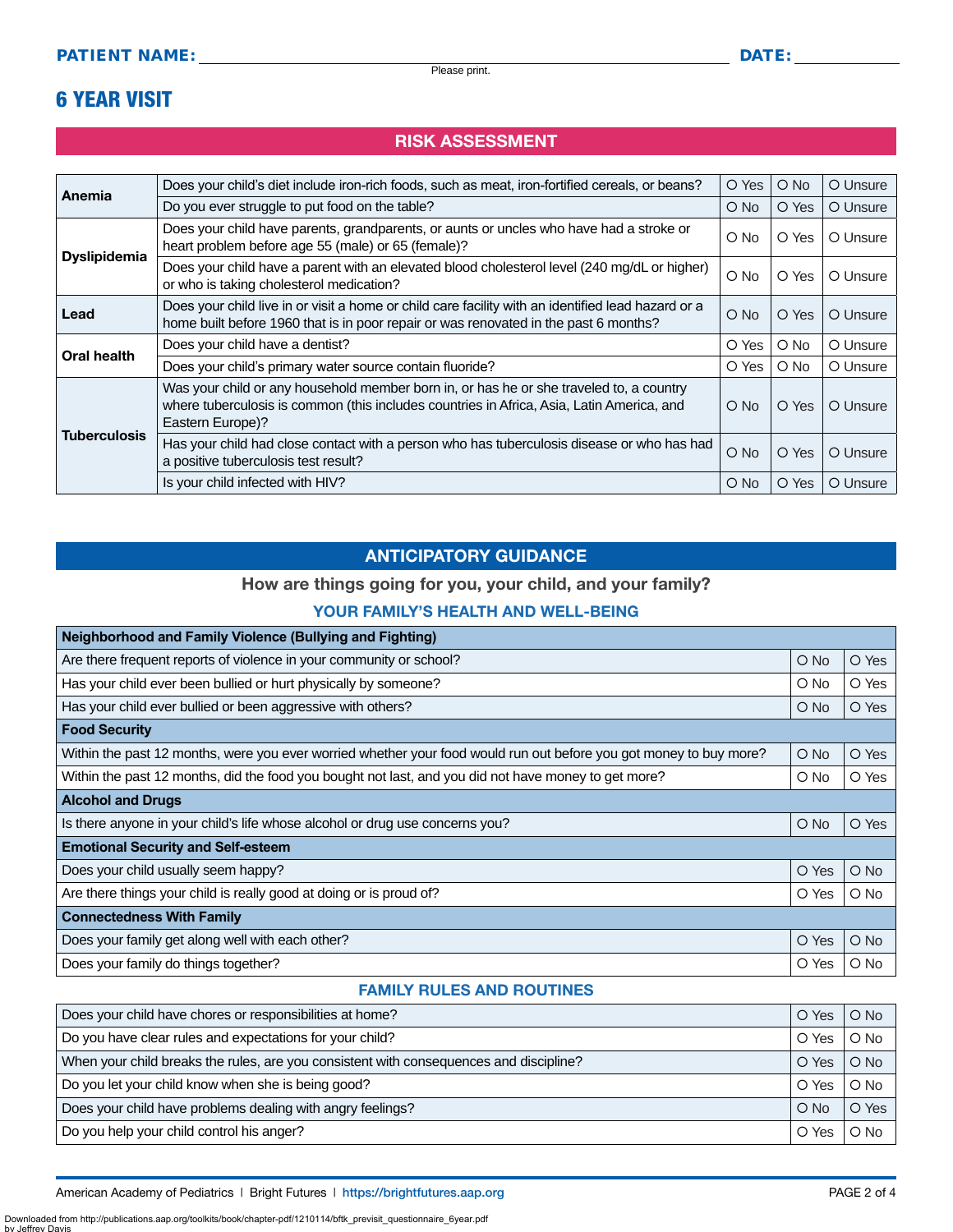Please print.

## 6 YEAR VISIT

**Healthy Teeth**

**SCHOOL** 

| Did your child attend a preschool program?                             |                 | O Yes      | $O$ No |
|------------------------------------------------------------------------|-----------------|------------|--------|
| Has your child started elementary school?                              |                 | O Yes      | $O$ No |
| Do you have any concerns about your child's school experience?         | O <sub>NA</sub> | $O$ No     | O Yes  |
| Are you able to attend activities or functions at your child's school? | O NA            | O Yes      | $O$ No |
| Is your child involved in after-school activities?                     | O NA            | O Yes      | $O$ No |
| Does your child receive any special education services?                |                 | $\circ$ No | O Yes  |

| Does your child brush his teeth twice a day?                                                                                            | O Yes         | $\bigcirc$ No |
|-----------------------------------------------------------------------------------------------------------------------------------------|---------------|---------------|
| Does your child see the dentist twice a year?                                                                                           | O Yes         | $\circ$ No    |
| <b>Nutrition</b>                                                                                                                        |               |               |
| Do you have any concerns about your child's eating? This includes drinking enough milk and eating vegetables and fruits.                | $\bigcirc$ No | O Yes         |
| Does your child drink soda, juice, or other sweetened drinks?                                                                           | $\circ$ No    | O Yes         |
| Does your child eat breakfast every day?                                                                                                | O Yes         | $O$ No        |
| <b>Physical Activity</b>                                                                                                                |               |               |
| Is your child physically active at least 1 hour every day? This includes running, playing sports, or active play with friends.          | O Yes         | $\bigcirc$ No |
| How much time every day does your child spend watching TV or using computers, tablets, or smartphones (not counting<br>schoolwork)?     |               | hours         |
| Does your child have a TV or an Internet-connected device in his bedroom?                                                               | $\bigcirc$ No | O Yes         |
| Has your family made a family media use plan to help everyone balance time spent on media with other family and<br>personal activities? | O Yes         | $O$ No        |
| Does your child have a regular bedtime?                                                                                                 | O Yes         | $\bigcirc$ No |
| Does your child have trouble going to sleep or does he wake up during the night?                                                        | O No          | O Yes         |
|                                                                                                                                         |               |               |

#### STAYING HEALTHY

**SAFETY** 

| <b>Car Safety</b>                                                                                                                                     |       |               |  |
|-------------------------------------------------------------------------------------------------------------------------------------------------------|-------|---------------|--|
| Does your child always use a car safety seat or belt-positioning booster seat securely fastened in the back seat every time<br>he rides in a vehicle? | O Yes | $O$ No        |  |
| Does everyone in the vehicle always wear a lap and shoulder seat belt or belt-positioning booster seat?                                               | O Yes | O No          |  |
| <b>Outdoor Safety</b>                                                                                                                                 |       |               |  |
| Does your child always wear a helmet to protect her head when biking, skating, or doing other outdoor activities?                                     | O Yes | $\bigcirc$ No |  |
| Does your child know street safety habits, such as stopping at the curb, looking both ways, and never crossing the street<br>without a grown-up?      | O Yes | O No          |  |
| Does your child know how to swim?                                                                                                                     | O Yes | $\bigcirc$ No |  |
| Does your child know to always have an adult watching him in the water and never to swim alone?                                                       | O Yes | O No          |  |
| Does your child use sunscreen when playing outside?                                                                                                   | O Yes | $\bigcirc$ No |  |
| <b>Home Fire Safety</b>                                                                                                                               |       |               |  |
| Do you have working smoke alarms installed on every level of your home?                                                                               | O Yes | $\bigcirc$ No |  |
| Do you have carbon monoxide detectors/alarms in your home?                                                                                            | O Yes | $\circ$ No    |  |
| Do you have an emergency escape plan in case of a fire?                                                                                               | O Yes | $\bigcirc$ No |  |
| Does your child know what to do if the fire alarm rings?                                                                                              | O Yes | O No          |  |